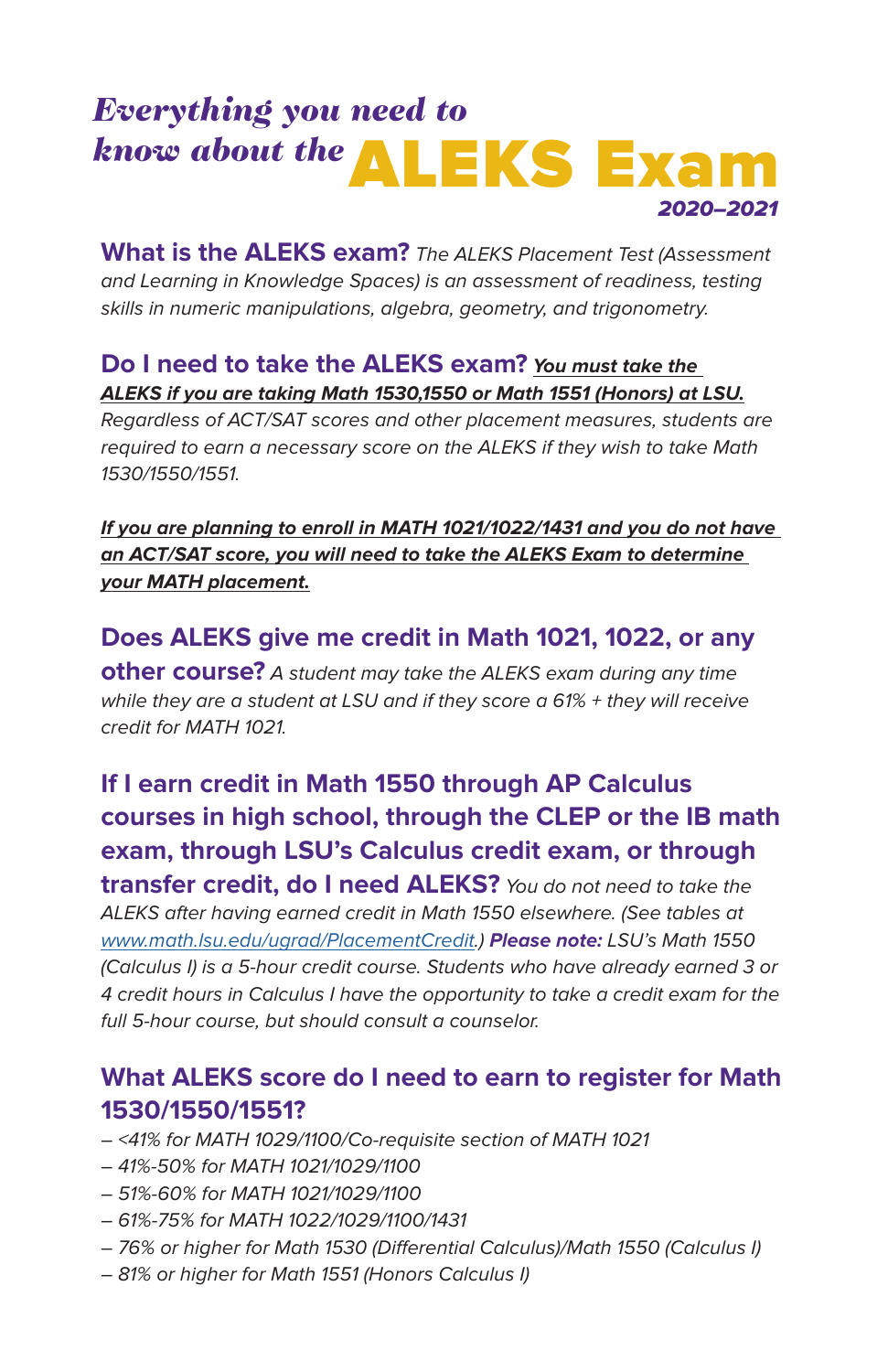**How do I prepare for the ALEKS exam?** You may use any resource available: the ALEKS Learning Module (available 6 weeks for practice), books, and other individuals. Once you enter the "Take the Placement" portal you will want to do your own work with books closed. If you use additional help during the exam, you run the risk of placing yourself into a course for which you are no adequately prepared.

**How many times can I take the ALEKS exam?** You can take the exam up to 5 times per semester placement cycle. Each cycle requires a \$25 fee.

**Is the ALEKS Exam Proctored?** An ALEKS PPL score cannot count toward credit or placement in any math course at LSU unless the test was proctored. (Ever since March 3, 2021, ALEKS PPL cannot be taken at LSU without suitable proctoring.)

Students must take the assessment while utilizing Respondus Monitor. This proctoring program requires students to download the LockDown Browser, available at [https://www.aleks.com/support/lockdown\\_system\\_requirements](https://www.aleks.com/support/lockdown_system_requirements). This feature costs the student \$5 (which covers all 5 attempts at ALEKS PPL)

#### **When can I take the ALEKS exam?\***

For questions about ALEKS registration/exam dates, contact [Soula O'Bannon,](https://www.math.lsu.edu/people/staff) ALEKS PPL Coordinator, Department of Mathematics, 301B Lockett Hall, 225-578-1617, [soula@math.lsu.edu.](mailto:soula@math.lsu.edu)

### **I earned an ALEKS score of 82% but do not feel confident about my precalculus skills (trig and college algebra). I know my ALEKS score will let me schedule**

**calculus, but should I?** The ALEKS exam is used to measure math readiness, however if you feel that you are not in command of trig or college algebra, you may consider taking Math 1021 or Math 1022. **Please note:** if you already have credit in any of these courses, please consult a counselor.

**How do I sign up for ALEKS?** Once you have obtained a myLSU ID, you can go to your myLSU account to sign up. See below for detailed instructions.